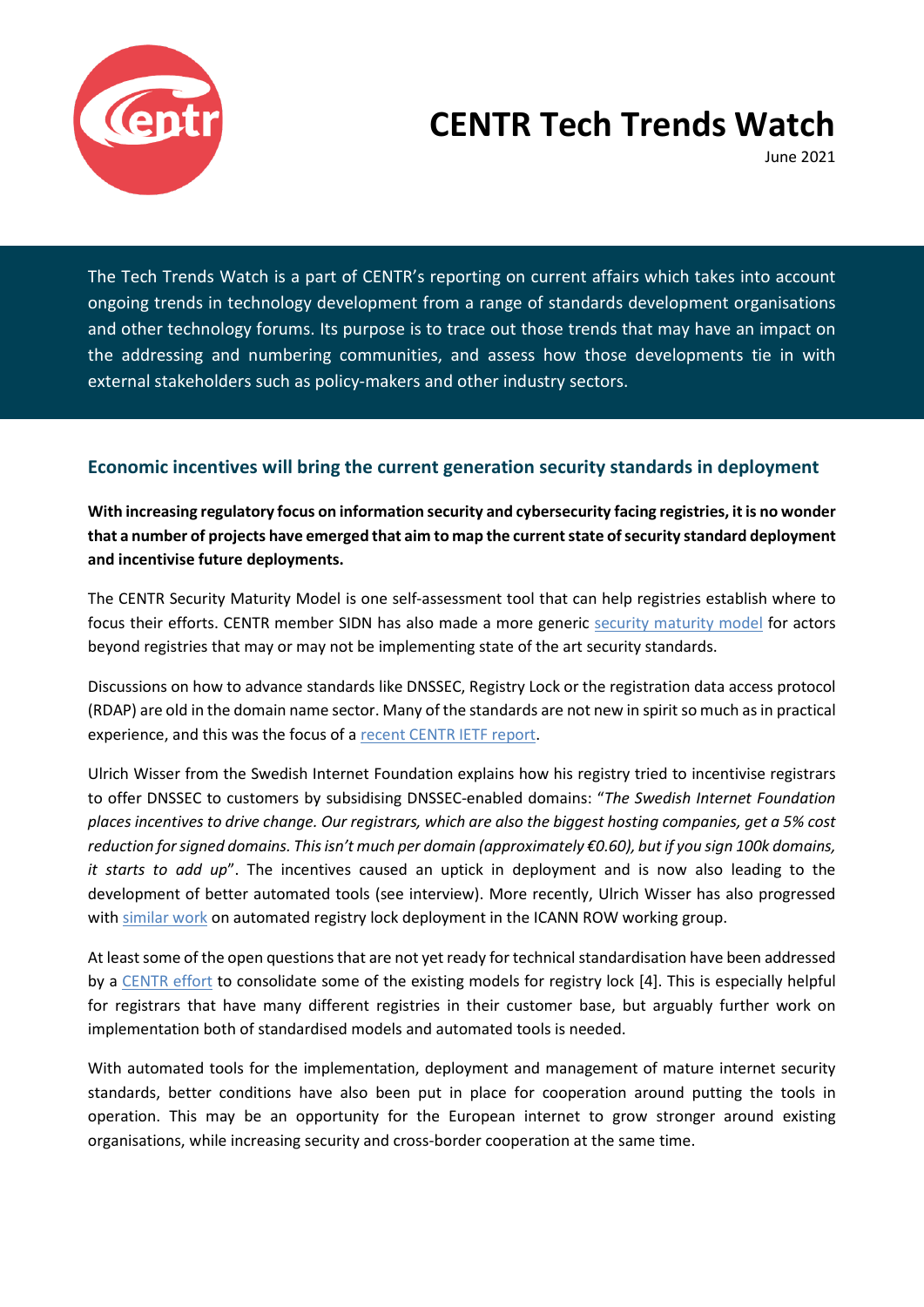## **Next major revision of ISO27001 due in 2023**

ISO27001 is one of the most commonly used information security standards in the world. Maintained by the Joint Technical Committee (JTC) 1/Standing Committee (SC) 27 at the International Standards Organisation (ISO), it lives through ten-year cycles with mid-term reviews (the last one occurring in 2017). It is also a formal standard, one that governments around the world can refer to when complying with international trade agreements and other obligations under for instance World Trade Organisation (WTO) treaties.

Preliminary work to revise the standard are already underway. [Online reports](https://27k1.com/iso-27001-are-you-ready-for-the-changes-due-in-2023) suggest that the revised version will place a stronger emphasis on technical security than has so far been the case (the current version instead specifies organisational procedures, controls and risk assessments that an organisation should undertake to determine its need for technical security).

For registries, the thing to look out for is obligations on source code audits, electronic identification requirements and data integrity protection. Especially for data integrity protection, one might wonder if technologies like DNSSEC – that help secure the bond between a registrant and their domain name – would, or should, not become mandatory for future ISO27001 compliance.

## **A unique and global network?**

**Locally deployed internet standards are a new reality – every network does not need to be attached to a global and unique internet, but many of the fundamental principles of networking upon which the global and unique internet still apply. In issues ranging from the secure management of IoT devices, to security concerns and content moderation there are clear benefits from specialised networks, where actors like ccTLDs are increasingly stepping up to act as trust anchors.**

For most people around the world, people experience at least some aspects of the world wide web and the internet in a similar way regardless of where they are based. The same websites are accessible, with the same domain names mapping server addresses to human language, and the same content delivery networks and undersea cables connect everything into a big whole. Technically speaking, the conversion of an internet protocol (IP) address into a domain name or the reverse, the existence of digitalised transactions and access to large numbers of websites through a web browser all work the same even when the content differs.

This is, however, not a given. Internet technologies work the same whether lots of small networks are interconnected or whether they are operating independently of one another. Indeed, for many security critical operations in internet of things, manufacturing or government affairs, isolated networks have long been preferred.

The splitting of smaller networks from the larger network is not without political and economic controversy. One negative example may be the Great Chinese Firewall, a system of technical measures designed to tailor the web and app experience of China-based individuals to the current political preferences of the government. These systems are exported to governments that want to preserve domestic political and societal conditions. They interfere with the technical function of the internet, but they also serve to isolate the countries where they are deployed from global markets, commerce and cultural exchange.

Security and sovereignty efforts, such as a recent Russian internet security law that mandates a sort of national whitelist of domain names and French attempts to solve economic grievances through liability with particularly large American websites, are feared to create similar effects. In these cases, reducing the amount